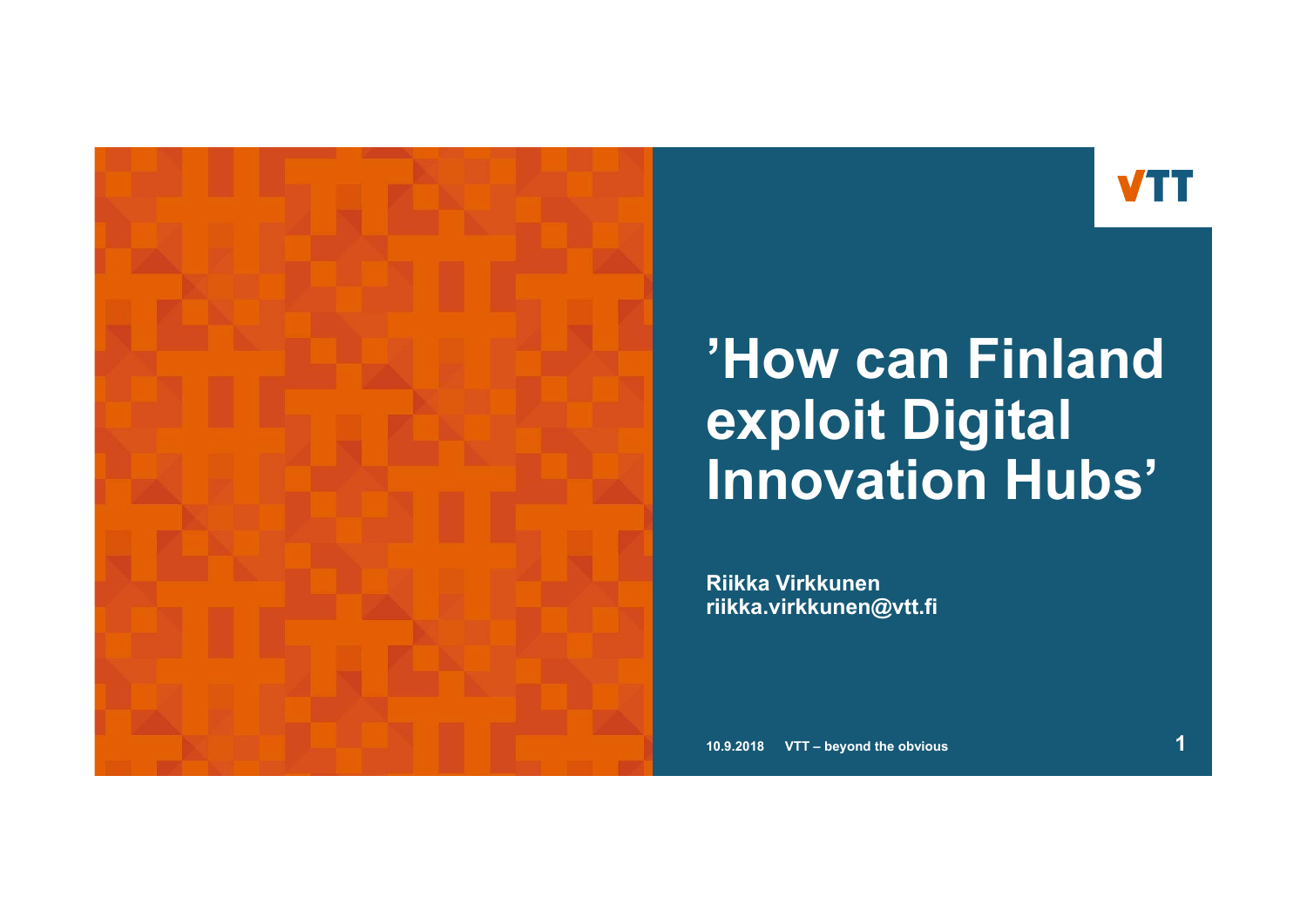#### **Concern about slow digitalisation of industries, SME's**



**Digitalising European Industry Digital Intensity Index in firms**



**10.9.2018**

**2** The Digital Intensity Index (DII) is part of the Digital Entrepreneurship Scoreboard http://ec.europa.eu/growth/tools‐databases/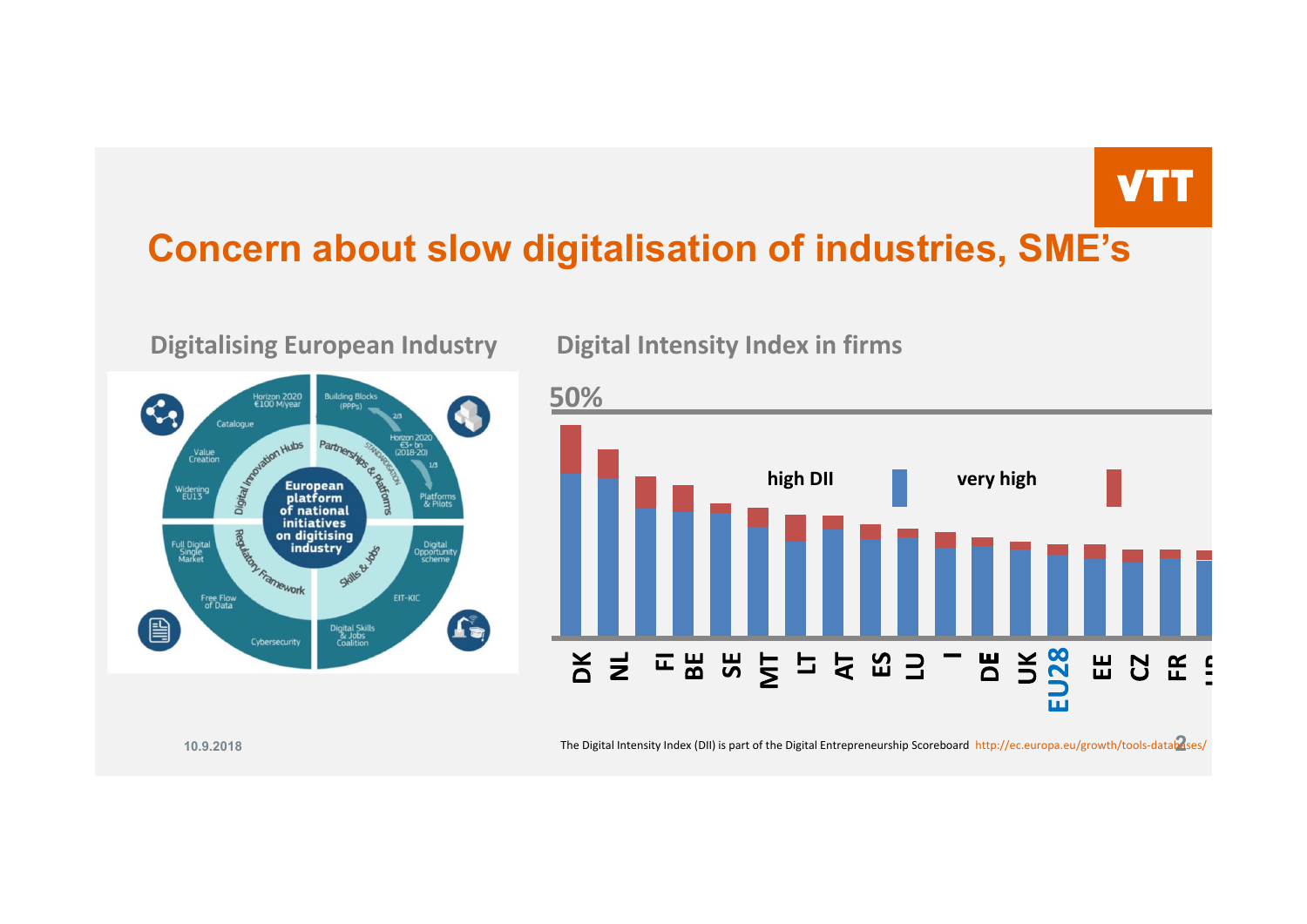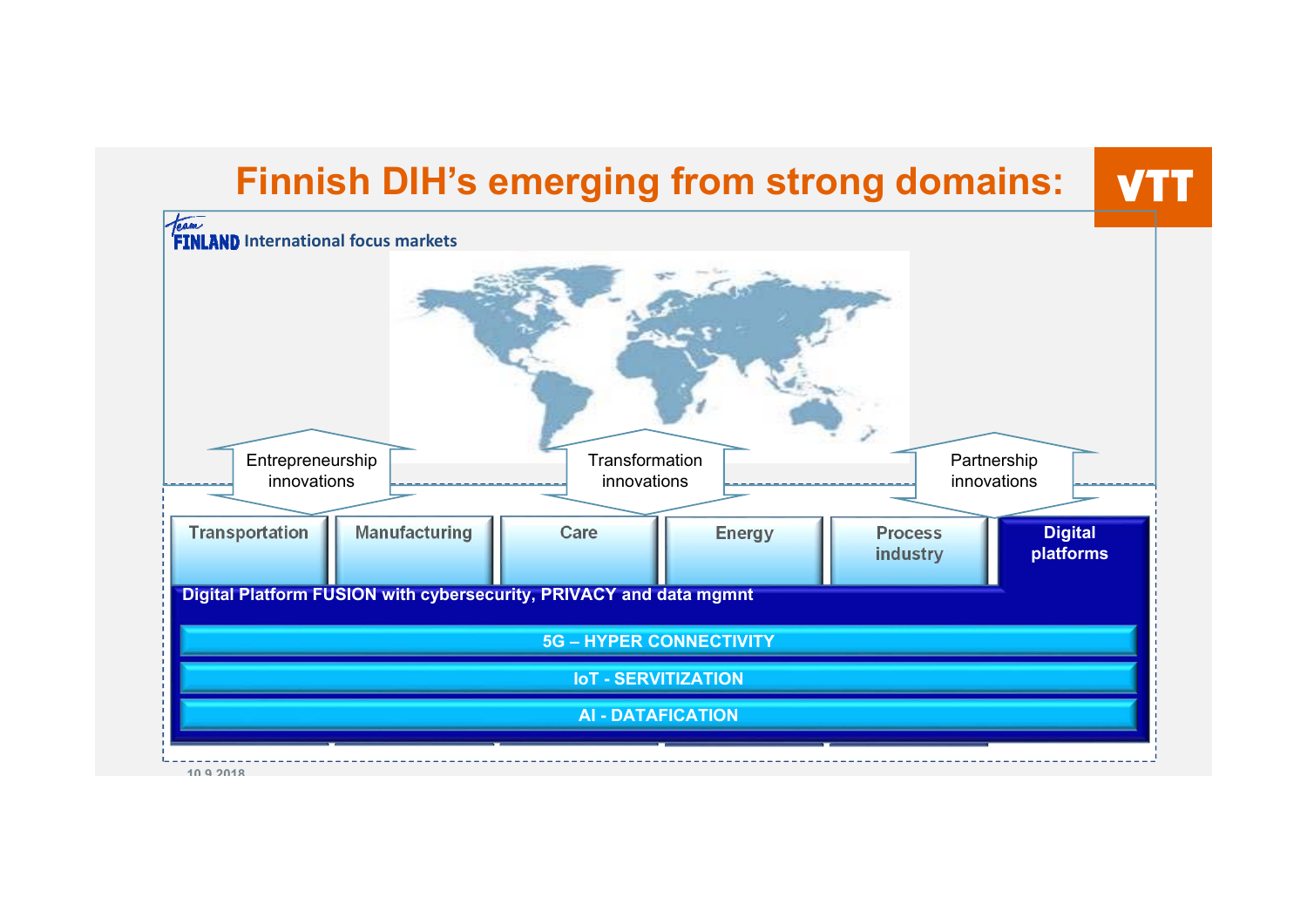#### **Catalog of DIH's: a living database**

**CURRENT LIST (August 2018)**





http://s3platform.jrc.ec.europa.e u/digital‐innovation‐hubs‐tool

**?**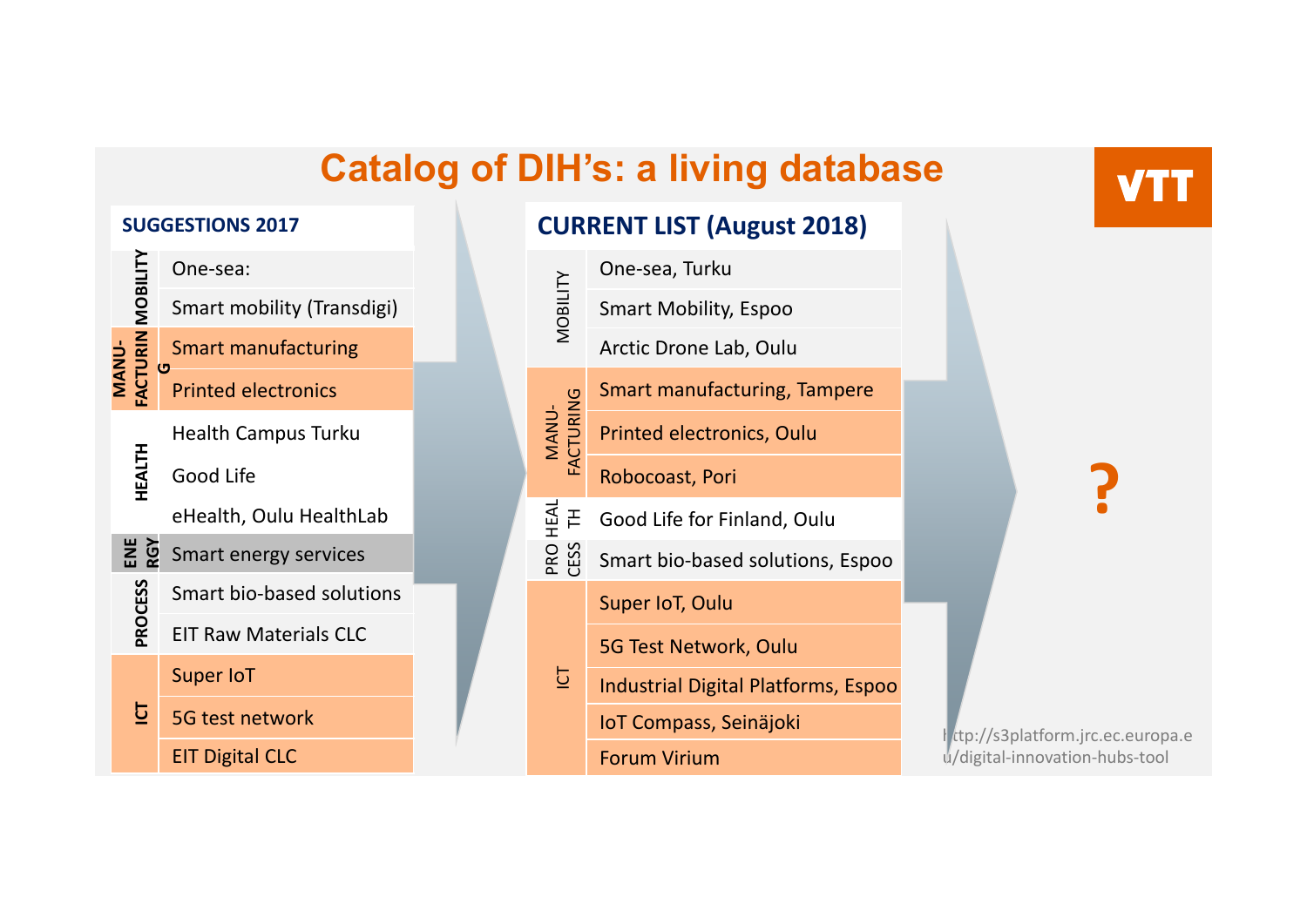# **DIH's are not the only instruments, but can make a difference:**



**5**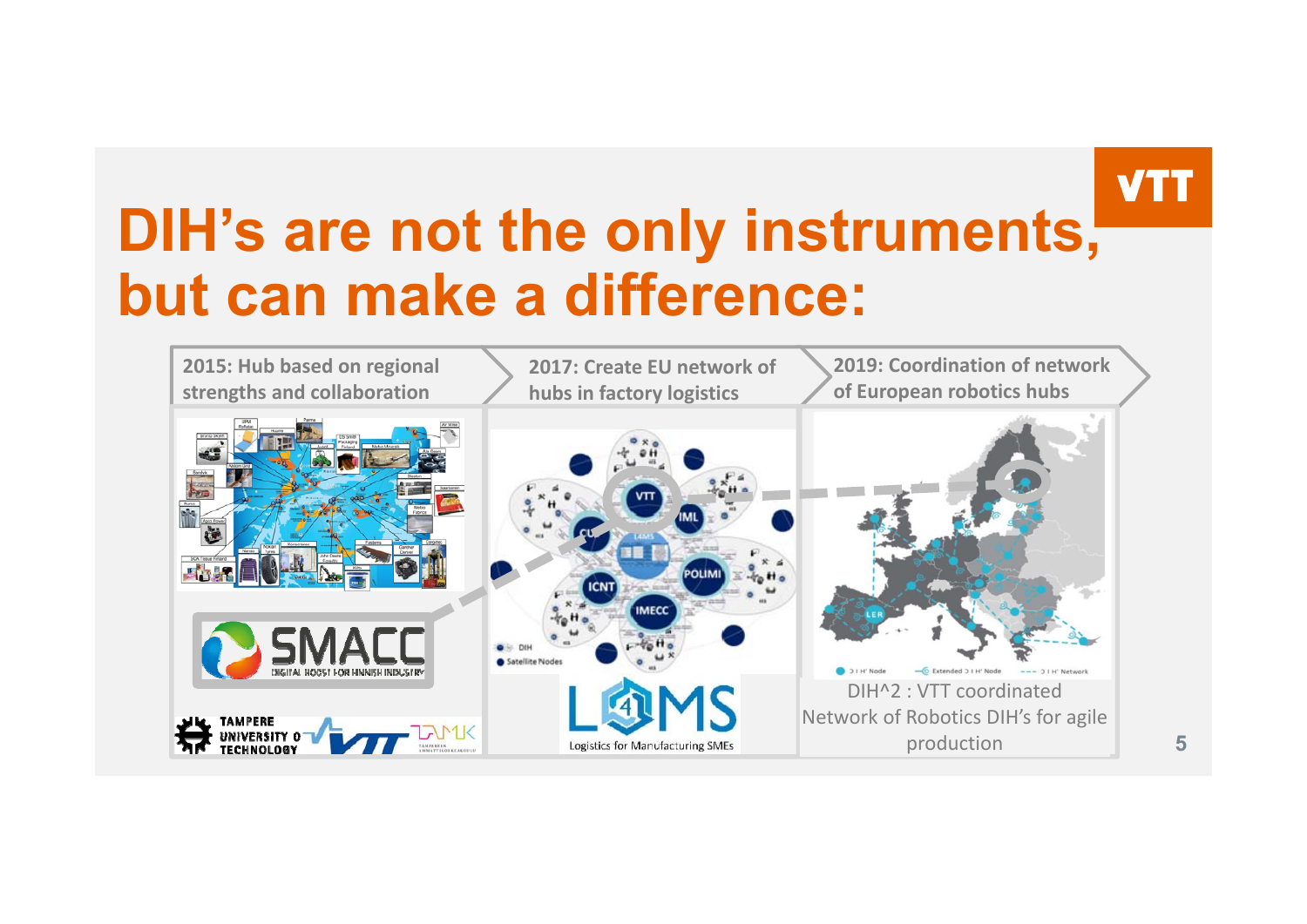#### **Need for a structure approach focusing on future what is the best (D)IH strategy for Finland?**

- • **Synergy**: connections to other initiatives and based on strengths
- • **Forsee the future**: HEU, Digital Europe, InvestEU, Regional Smart specialisation..
- • Needed actions
	- • Selection criteria and evaluation process
	- $\bullet$ Continuity and support
	- •Oblications: roles, resources
- •Other?



**10.9.2018 VTT – beyond the obvious 6**